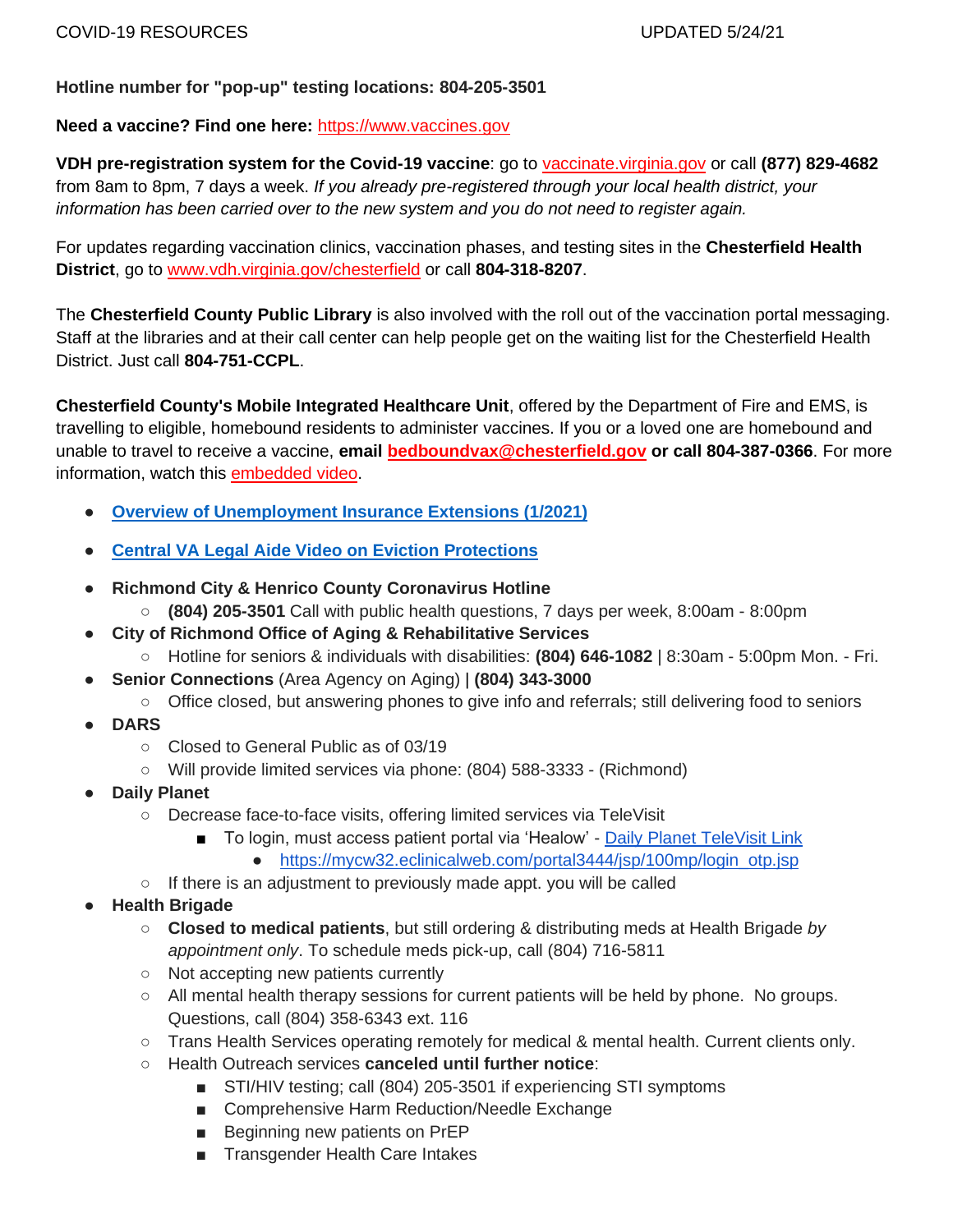- Ryan White Part B Intakes
- **Homeless Crisis Line | (804) 972-0813 |**
	- Accessible as normal for now
- **CCC**
	- Remains open; encouraging clients to access services by phone for ongoing case management needs
	- Not accepting any donations
	- Current Program Updates (changing): [CCC Programs](https://www.cccofva.org/)
		- <https://www.cccofva.org/>
- **211 Virginia**
	- Free service to find local resources, via phone, email, website "chat" as usual, no in-person
	- $\circ$  Call 2-1-1, search the website, or send a chat (link for chat at the top of the webpage)
	- <https://www.211virginia.org/consumer/index.php>
- **DSS**
	- Offices are CLOSED
	- To apply for any benefit programs (other than Medicaid), call 1-855-635-4370 or go to the CommonHelp website<https://commonhelp.virginia.gov/> to apply online.
- **REAL Life** 
	- To schedule an intake or inquire about services, call **804-322-3311** leave a message if someone doesn't answer and you will be called back right away.
	- Appointments with Pathway Navigators for current Lifers via cell or video messenger
	- Classes, 12-Step, and Recovery meetings now accessible online via video must join Facebook Group: [REAL Life FB](https://www.facebook.com/REALLIFECommunityCenter/)
		- <https://www.facebook.com/REALLIFECommunityCenter/>
- **Probation** 
	- $\cap$
- **Food Access**
	- Richmond Public Schools Student Meal Distribution Sites: [RPS Meal Sites](https://www.rvaschools.net/Page/7351)
		- <https://www.rvaschools.net/Page/7351>
	- Feedmore Hunger Hotline | (804) 521-2500<https://feedmore.org/how-we-help/hunger-hotline/>
	- Tabernacle Baptist Church Food Pantry
		- Open on 2nd Saturday each month, 8a-11a
	- Welborne Community Food Pantry
		- Pre-bagged, drive-up pick up only. Monday's 5p-6:30p and Thursday's 10a-11:30a
		- Serving Zip Codes: 23229, 23238, 23226, 23228, 23294, 23233
- **Filing unemployment** 
	- Call volume in our contact centers is exceedingly high. You may experience difficulty getting through and wait times will be exceptionally long. If you are filing an initial claim for unemployment insurance benefits, please do so online a[t](https://www.vec.virginia.gov/unemployed) **[www.vec.virginia.gov/unemployed](https://www.vec.virginia.gov/unemployed)**
	- Weekly continued claims can also be filed online or by using the automated phone system at: **1-800-897-5630** or through the Customer Contact Center by calling **1-866-832-2363** Monday through Friday 8:30am – 4:30pm.
	- $\circ$  If you are a worker who has been totally or partially separated from your job due to Coronavirus, please note that no claim for unemployment insurance may be filed or processed until an actual lay off from employment has occurred, or until there has been an actual reduction in hours. When filing your claim for unemployment benefits, please be sure to check the reason for separation as Lack of Work/Lay off. If you will be filing because of a reduction in hours, you will not receive benefits unless your gross earnings are less than your weekly benefit amount. Currently the maximum weekly benefit amount in Virginia is \$378.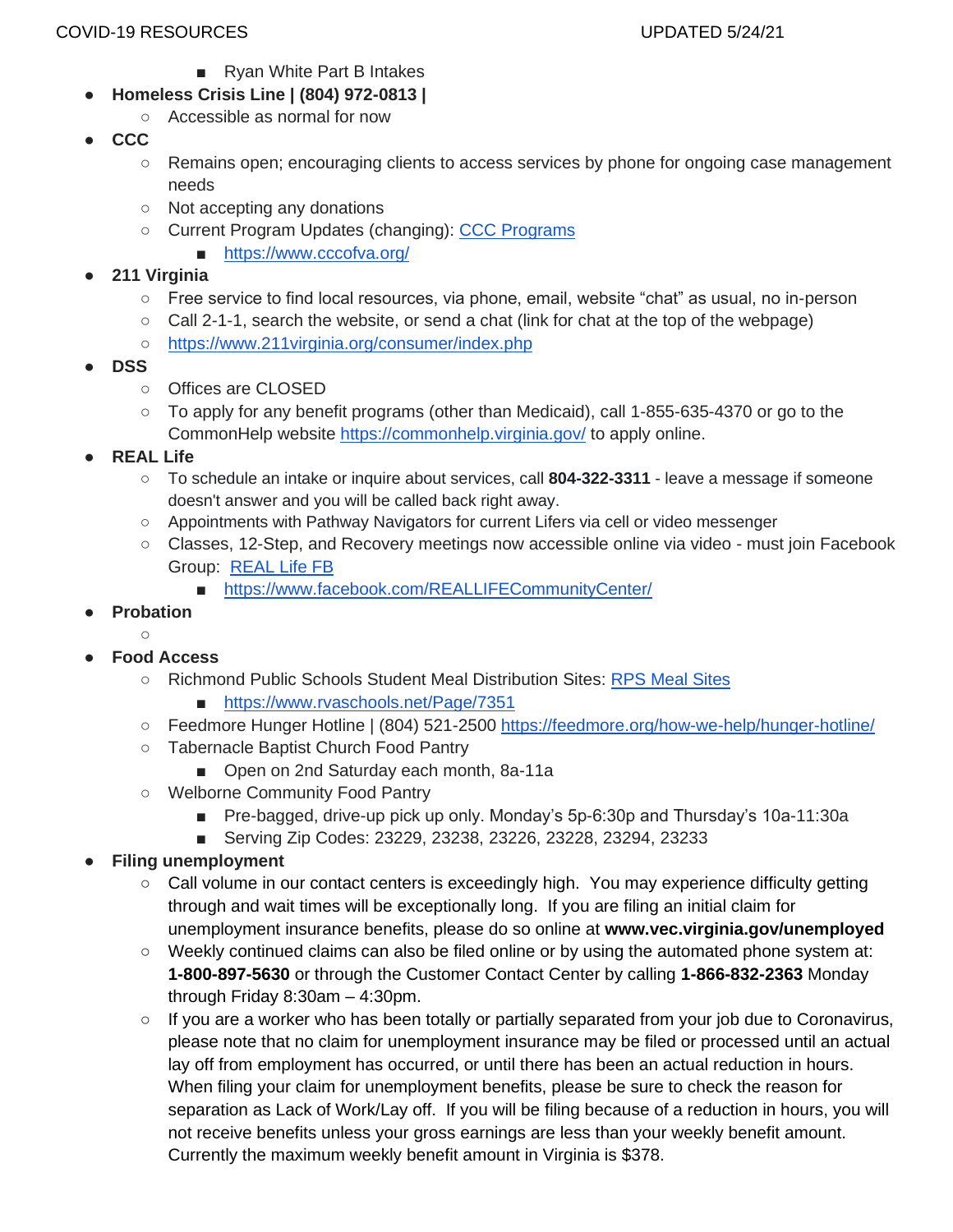#### COVID-19 RESOURCES UPDATED 5/24/21

○ Beginning with claims effective March 15, 2020, Governor Northam has directed that the one week waiting period and the requirement to conduct a weekly job search both be suspended for those receiving unemployment insurance benefits.

# ● **Crisis Lines**

- 24-7 Greater Richmond Regional Domestic Violence Hotline | (804) 612-6126
- National Suicide Prevention Lifeline | 1-800-273-8255
- Trevor Project Lifeline (LGBTQ+) | 1-866-488-7386
- RBHA Crisis | (804) 819-4100
- **Medicaid** 
	- Offering [Medicaid Telemedicine](https://www.medicaid.gov/medicaid/benefits/telemedicine/index.html)
		- <https://www.medicaid.gov/medicaid/benefits/telemedicine/index.html>
	- **To apply for Medicaid:**
		- 1. Call the Cover Virginia Call Center at **1-855-242-8282** (TDD: 1-888-221-1590) to apply on the phone Mon - Fri: 8:00 am to 7:00 pm and Sat: 9:00 am to 12:00 pm
		- 2. Apply online at [www.commonhelp.virginia.gov](http://www.commonhelp.virginia.gov/)
		- 3. Complete an online application at the Health Insurance Marketplace: [www.healthcare.gov](https://www.healthcare.gov/)
		- 4. Mail or drop off a <sup>[\[PDF\]](https://www.coverva.org/apply/#aread)</sup> [paper application](https://www.coverva.org/materials/magi_1_spanish.pdf) (English) <sup>[PDF]</sup> paper application (Spanish) to your local Department of Social Services (Mailing may take longer than other methods of applying). *Find your nearest local Department of Social Services by visiting* [www.dss.virginia.gov/localagency](http://www.dss.virginia.gov/localagency/)
		- 5. Call the Virginia Department of Social Services Enterprise Call Center at 1-855-635-4370 (If you also want to apply for other benefits)

# **Try to have the following information ready when you apply:**

- Full legal name, Date of Birth, Social Security Number, Citizenship or Immigration Status for you and anyone in your household who is applying for health care coverage. Note: You may be asked to verify your Citizenship or Immigration Status after you submit your application. We have included a list of acceptable **PDFI** verification documents and an <sup>[\[PDF\]](https://www.coverva.org/apply/#aread)</sup> [eligible immigration status list.](https://www.coverva.org/materials/Eligible%20immigration%20status%20list%20071919.pdf)
- Most recent federal tax filing information (if available)
- Job & income info for members of your household for the month prior or the current month
- Having recent pay stubs or W-2s to reference may be helpful
- Medicaid has "retroactive coverage." This means that Medicaid will actually cover health care costs incurred up to 90 days prior to the date of the Medicaid application. So if someone is sick and needs medical attention but is reluctant to seek care due to the cost, they can get care and then apply for Medicaid after they feel better (up to 90 days after). If they are eligible, Medicaid will pay for that care.
- The income limits for Medicaid Expansion coverage are:
	- $\circ$  138% FPL = \$1,469 gross income per month for 1 person
	- $\circ$  138% FPL = \$3,014 gross income per month for a family of 4

# ● **VCU Financial Assistance**

- No in-person appointments or assistance
- Call: (804) 828-0966 Monday through Friday, 9a-4p for all assistance
- **CARITAS**
	- Suspending all Furniture Bank
	- Postponing Program Groups